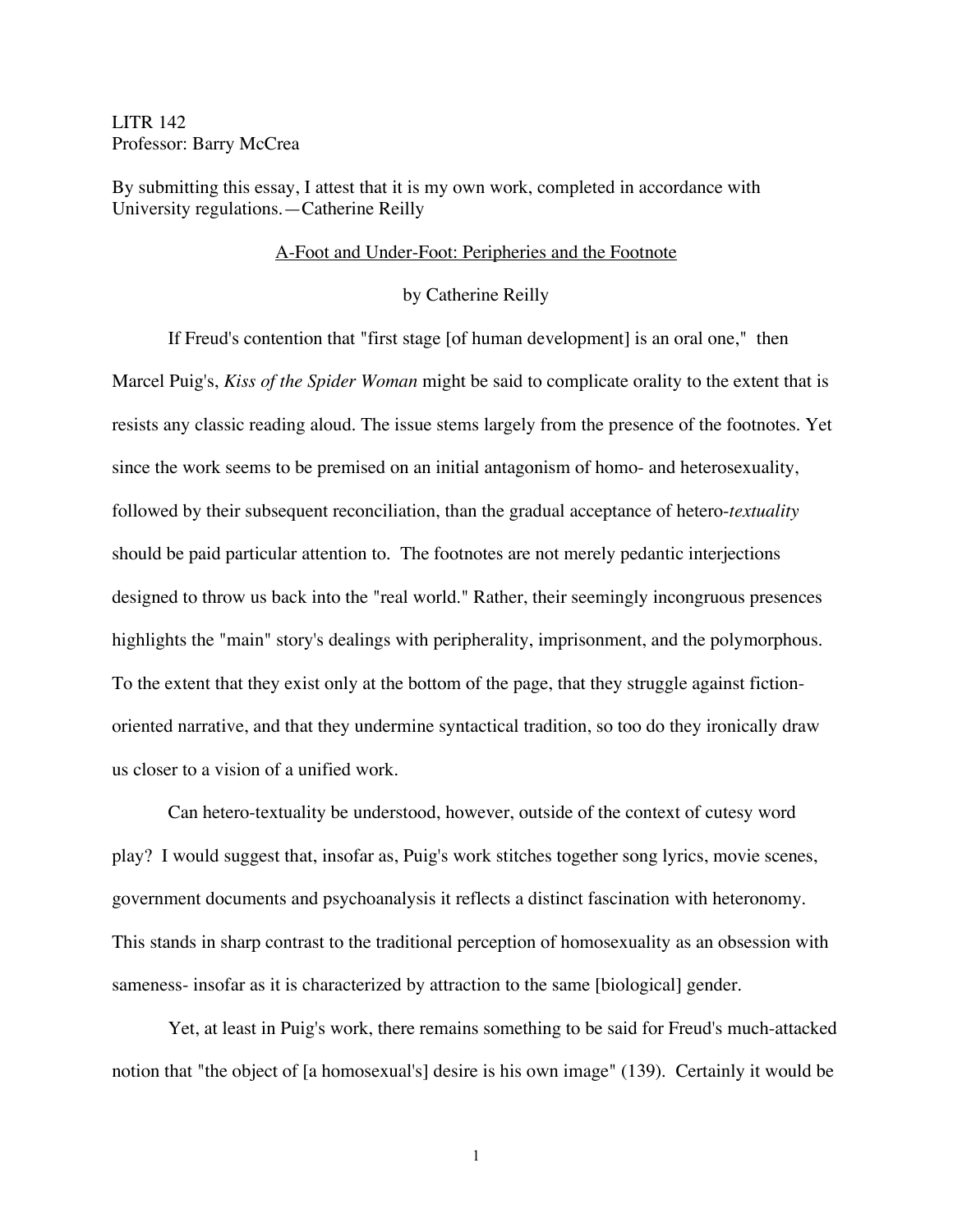inappropriate to use this to claim Valentin as the image of Molina. It would not, however, be inappropriate to recognize the similarity between the protagonists respective social roles and the footnote's relation to the text. Valentin and Molina are essentially social periphals- unseen elements existing at a tangent to the normal functioning of the world. As a leftist activist and "fag in the barrio" respectively, both belong to a kind of underground. Thus, the fact that the footnotes appear strangely subsidiary to the work as a whole is precisely the point. Their superfluous nature, and tendency to make the reader want to "skip over them" is a direct reflection of Molina and Valentin's own minority status.

Indeed, the position of the footnotes is necessarily *under* that of the main text. This is becomes, in a certain sense, a visual representation of the underground. Valentin and Molina's barring from normal social interaction lands them behind bars. Likewise, the footnote's predetermined position is always beneath the necessary separating bar. D.J West's exposition of "segregation theory, according to which adolescents raised among males alone...would tend to initiate sexual practices among themselves" (99) is ironically confirmed here not as a creator of homosexual impulse but of literary heterogeneity. In Puig's work, physical segregation (via the prison) makes possible a kind of successful Promethean whole- one assembled from radically different narrative parts.

On the other hand, its is also necessary to recognize the extent to which the footnotes are objects of imprisonment. None of the authors mentioned are permitted a context of their own. Rather, they are relegated to the tight quarters at the bottom of the page and broken down into their most basic theories. Their "reality factor" seems dangerous- a reminder of the world outside the confines of the text. Furthermore, in order to read them at all it is necessary to break the continuity of the main story. The difficulty arises regarding whether reading the entire footnote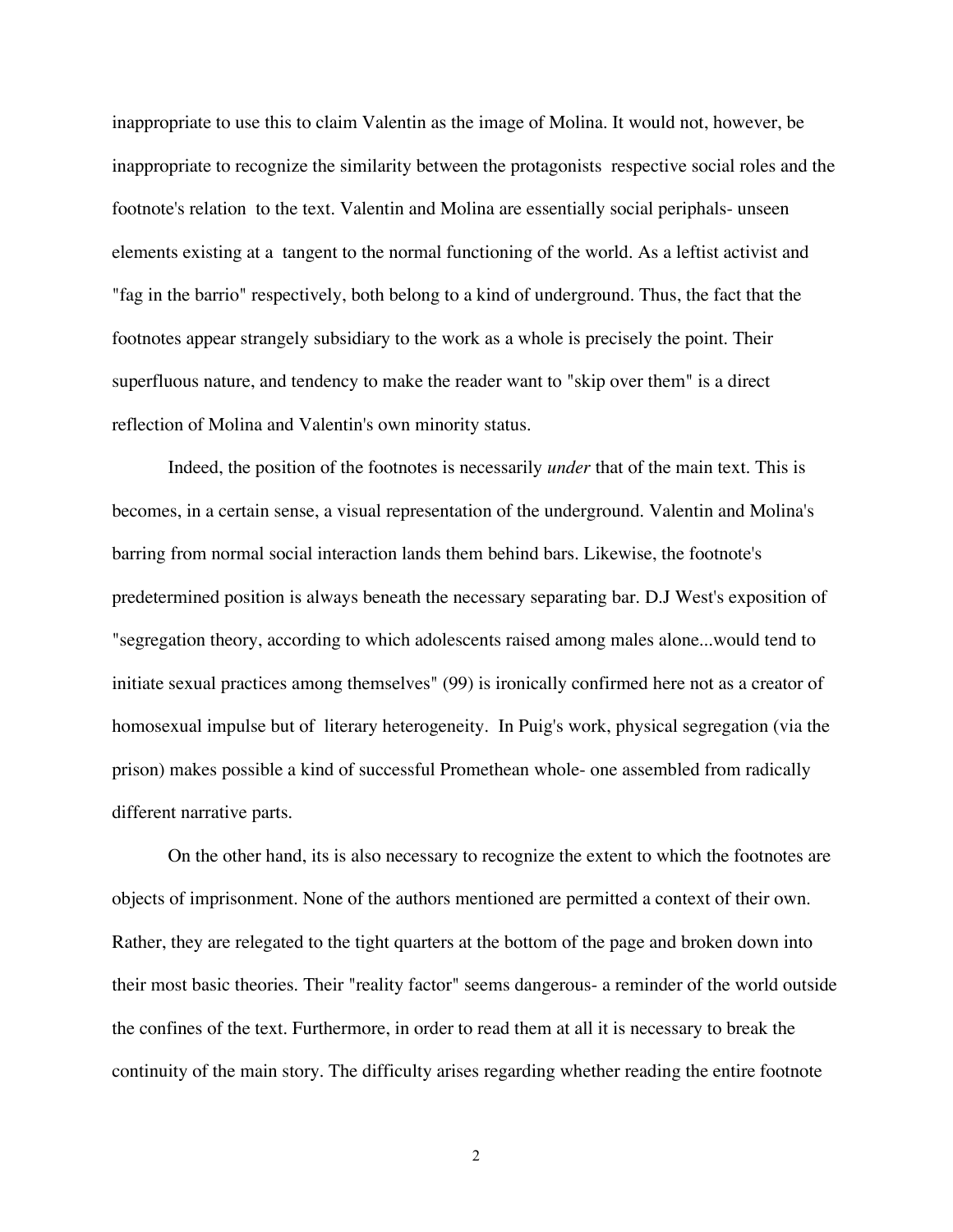at once before reading the main text, reading each in sequential fragments, or reading the footnote after completion of the plotline, is most appropriate. In effect, how will we choose to imprison the footnote.

We again find a reflection West's theory of segregation: perverted here into a question of how it will be carried out on a hermeneutical level. Nonetheless, its must also be acknowledged that an implicit result of any segregation is a doubling, or the production of a multiplicity. Homogeneity gives birth to heterogeneity. Insofar as *Kiss of the Spider Woman* engages in a return to "the undifferentiated capacity of babies to derive pleasure from all parts of their bodies" (151) in addition to "the essentially bisexual nature of our original sexual impulse" (151), Puig uses footnotes as an unlikely source of pleasure. His care in their construction and their own varied nature make them narrative representations of the "polymorphous perverse." Whereas traditional stylistics guides us toward a view of footnotes as dry digressions , Puig engages in their transformation into alternative (pleasurable) narrative entities.

On the other hand, the argument might validly be raised, that issues of peripherality, imprisonment and new-found pleasure could be found in *any* text that adequately explained its footnotes, and thus is not specific to *Kiss of the Spider Woman*. A closer look at the relation between specific footnotes and their corresponding narrative moments, however, proves this patently false.

As pertains to issues of peripherality and role reversal, there is a strong correspondence between Chapter 7's footnote and the scene of the very sick Valentin being taken care of by Molina. The footnotes witnesses Puig's ironic inclusion of the Freudian theory that "the boy who [adopts] a maternal figure as a model...will be socially ostracized because of his feminine traits" (138). Though Molina is ostracized in the general context of Argentinean culture, imprisonment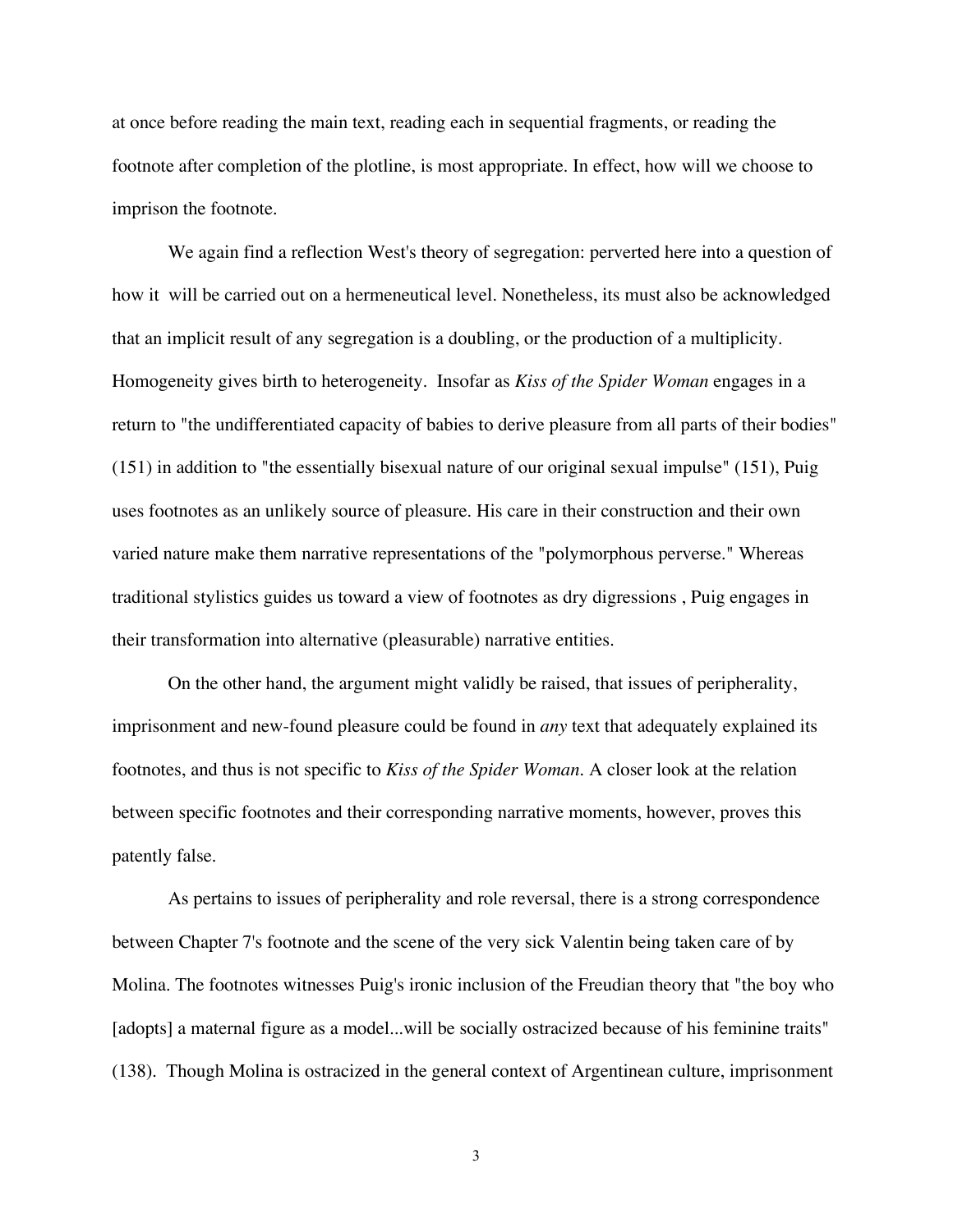makes his role "useful." Valentin is immensely glad for Molina's help in cleaning him up and performing the "feminized" task of taking care of the ill.

 Yet he is also (understandably) embarrassed at the prospect of using Molina's sheet to keep the cell clean and collect his defecation. A continuation of Puig's footnote several pages late includes reference to "the same Freud" (141) questioning whether it is possible for homosexuality to be a derivation of arrested development in the "anal phase." This is significant not because of any correlation between the defecation, homosexuality, and Molina's willingness to take care of Valentin, but rather due to the lack of it. A reading that presupposed agreement with Freud in this respect would ignore what actually links the text and the footnote: the degree in which rationalist ideology and "common sense" now become the peripheral bodies.

Furthermore, it is through the invented (and notably *female*) Dr. Anneli Taub, that parallels dealing with imprisonment can be drawn between the text and footnote. In this, the longest of the footnotes, Taub remarks that a highly sensitive boy, "could not suspect...that Western Civilization, apart from the world of the father, will not provide him with a [method of conduct] alternate [to the use of weapons]" ( 207). The boy is trapped. "Feminine" conduct will make him an object of derision. "Masculine" conduct will make him an object of violence. He becomes like the Zombies in Molina's story.

That is not to say, however, that he is stripped of free will and made to literally toil long hours in order to excise his own desires. Instead, denied the waiter, Molina lives a kind of halflife, existing in a past the ties to which he cannot quite sever. Similar to the actions of the witchdoctor, Argentinean social culture is based on a "slow brainwashing in which heterosexual bourgeois models for conduct participate [in virtually] adopting homosexuality and [establishing] 'bourgeois models for homosexual conduct" (213). Molina is quick to recognizes the similarity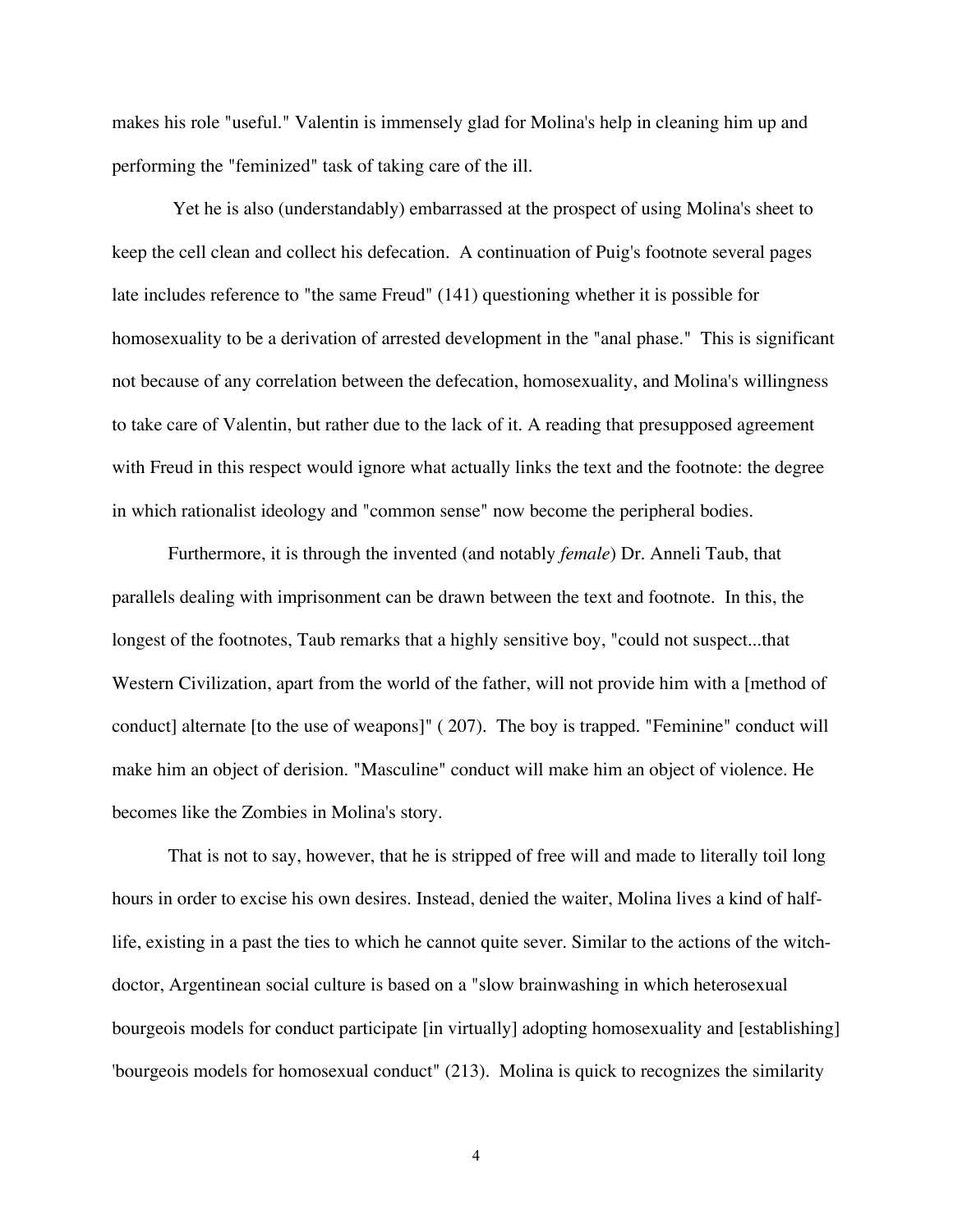of the plight between himself and the Haitian living dead as one rooted in the idea of entrapment and only escapable through self-destruction. Like the blonde first wife he must "burn to ashes" (213) in order to avoid a worse fate: manipulation.

Finally, the concept of the "polymorphous perverse" in footnotes and main text is perhaps best illuminated by Molina's telling of the story of Leni Laimaison, heroine of the Nazi propaganda film, *Her Real Glory.* What makes this section of the book so crucial is the near perfect overlap between Molina's recount and a press release from Tobis-Berlin studios. They tell the story virtually on top of one another. What is found at the top of the page can after be discovered several pages later at the bottom.

This however, is in direction contradiction to the expected function of the footnote. It is not *supposed* to be narrative, let alone pleasurably so. It is required, again like the Haitian zombies, to dutifully perform its function but keep, so to speak, to the farthest part of the plantation. In the traditional conception it is present specifically to repress its own narrative desires, in favor of the continuity of the "primary" text. Nonetheless the footnote that extends from page 82 through 95, and eventually overtakes (and obliterates altogether) the primary text, simply refuses to engage in repression. The footnote engages in a fundamental transgression. In so doing, blurs the line between primary and secondary, between dynamism and continuity, and between homo- and heterosexuality.

Bearing this in mind, it is perhaps now easier to approach the lingering issue of *why* Dr. Taub is included in a footnote, if she is in fact a fictional character. Up until her addition, the footnote had been the domain of non-fiction. Even the retelling and elaboration of *Her Real Glory* is taken from an actual press release. Answering the question requires several essential observations. First, one must be careful to note that it is the book's last footnote, second that the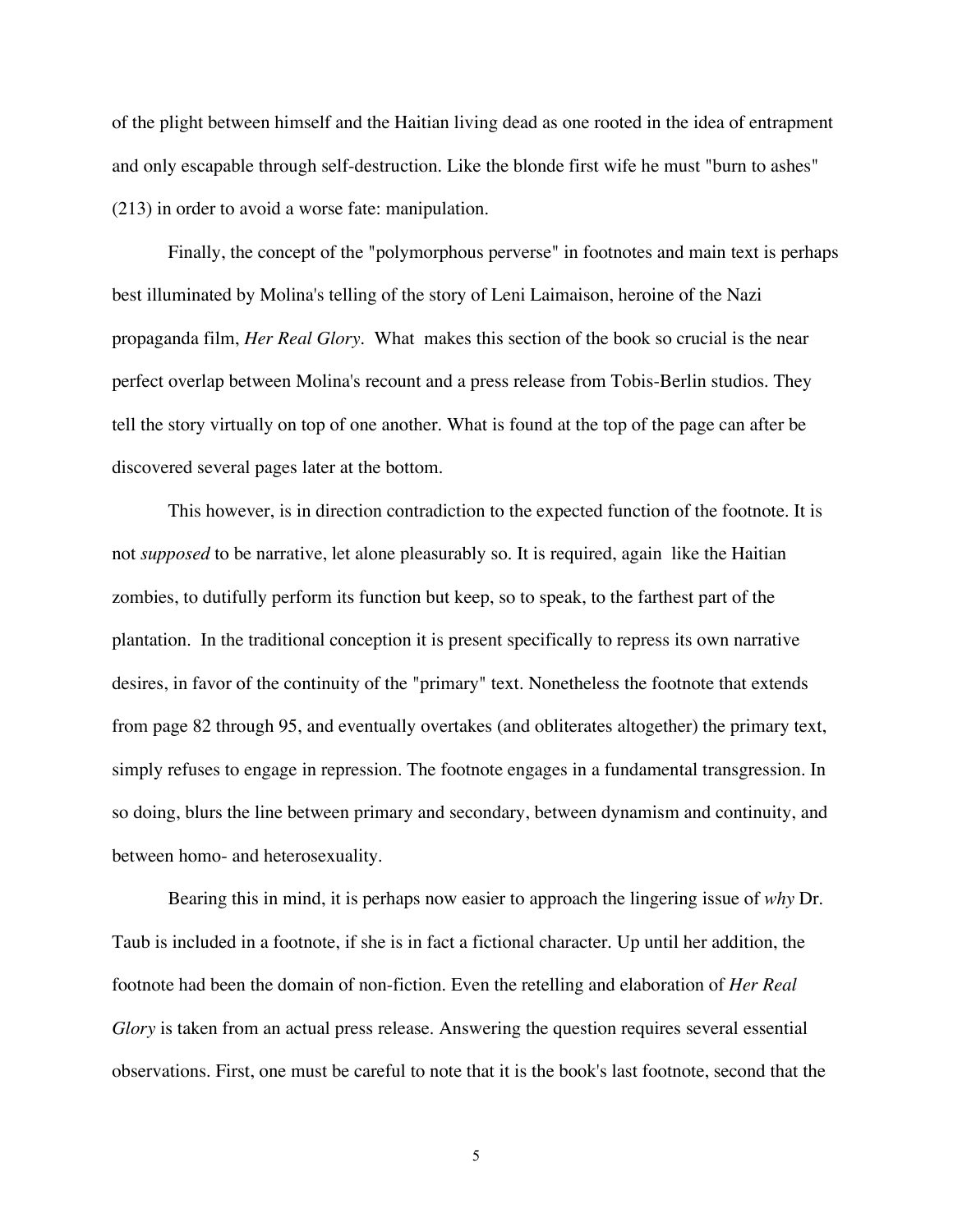fundamental physical transgression will be committed directly afterward and third that there has been a noticeable absence of narrator through both footnotes and plotline.

The question of this being the last footnote is significant insofar as it marks an end of doubling. After this point the text does include "scraps" of various different types of materials but never again do we find the careful psychoanalytic intervention and parallel commentary that characterized all previous footnotes. While it is not a question of monism- of Valentin and Molina merging into a seamless whole- there is an end of fragmentation. Indeed, the conclusion of the fictional Zombie movie almost directly coincides with the end of the footnote. Thus, Dr. Taub can be read as the ultimate symbolic cross over between previously distinct realms. The fictive leaks into, and become the generator of, the non-fictive.

This idea is supported by the fact that Valentin and Molina are about to make love, and both physically and metaphorically bridge the socio-cultural gap that separated them during the book's initial phases. There is no need for footnotes precisely because the need for explanation has disappeared. Accepting that statement, however, means simultaneously coming to terms with the lack of narrator. Dr. Taub is not explicitly distinguished as fictional because it is essential that her truth value be separated from what she says. No narrator means (at least nominally) no bias, no contextuality, no personal impulse, no identity. If Manuel Puig appears here, he does so as Dr. Manuel Puig and not as textual progenitor. The work is far to wrapped up in a dialectic of concurrent love for and revolt against the father, for him to viably do so.

Despite the fact that *Kiss of the Spiderwoman* is an essentially patchwork text, it is not so at the expense of its own totality. The seemingly incongruous footnotes are less pedantic attachments than they are calculated inlets into peripherality, imprisonment and polymorphism. Relegated to the bottom of the page, damned by their own truths but virtually reveling in